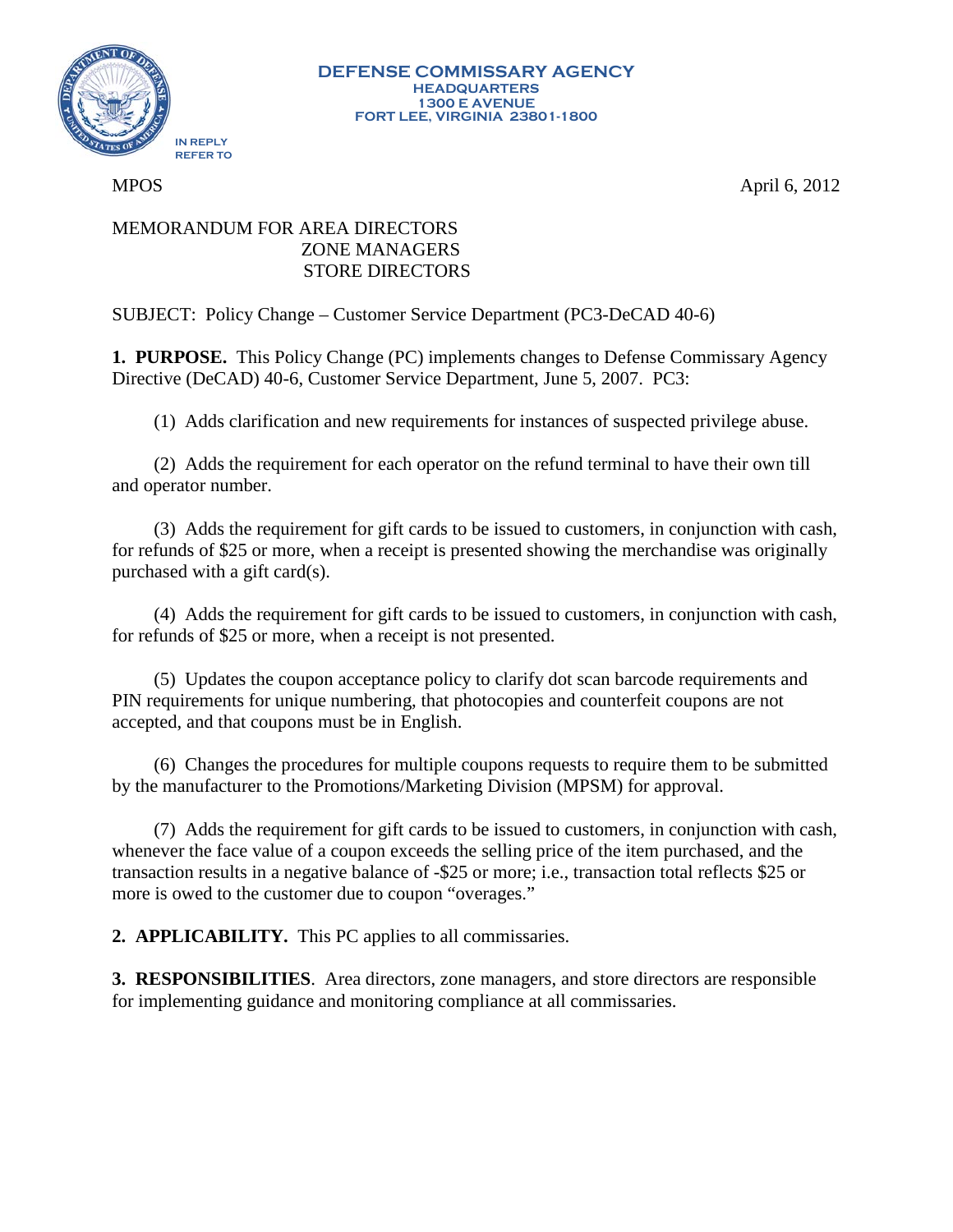## **4. NEW GUIDANCE.**

a. DeCAD 40-6, paragraph 3-5, is replaced with the following:

## *3-5. SUSPECTED PRIVILEGE ABUSE*

*a. Commissary management has a responsibility to notify the installation commander, or their designee, when privilege abuse is suspected. Store directors should verify the appropriate point of contact with installation officials. Managers must use good judgment, especially during case lot or Guard and Reserve sales, in deciding when it is appropriate to notify the installation officials of suspected abuse. Some examples of indications of possible abuse are:*

*(1) Frequently buying large quantities of cigarettes/tobacco products. Quantities could be considered excessive when they exceed 1case or 30 units of cigarettes/tobacco.*

*(2) Buying excessive quantities of an individual item. Quantities could be considered excessive when a customer special orders and/or purchases more than 3 cases or 36 units of an individual item.*

*(3) Excessive number of large orders/transactions on a frequent basis. This would include frequent orders/transactions of an individual item which give the appearance of an attempt to stay below the threshold identified in paragraph 3-5a(2) above.* 

*(4) Buying excessive quantities of an individual item with coupons that exceed the value of the product.*

*(5) Making numerous purchases in a single day;* 

*(6) Persistent efforts to exceed sales restriction limits; and*

*(7) Frequent returns of high-dollar items or multiple items, with or without a receipt.* 

*b. Reporting Suspected Abuse.*

*(1) When privilege abuse is suspected, the commissary employee will immediately notify the manager on duty.*

*(2) The store director is responsible for elevating suspected abuse to the installation authorities. It is imperative that management reports suspected abuse and leaves the investigative follow-up actions to the appropriate installation authorities.* 

*(3) A DIRep will be completed and forwarded to DeCA Headquarters indicating the suspected abuse and notification to the appropriate installation official. The installation response to the reported suspected abuse should be included in the DIRep, if known. If the installation indicates they will not investigate the suspected abuse, notify the Store Support Directorate for assistance.*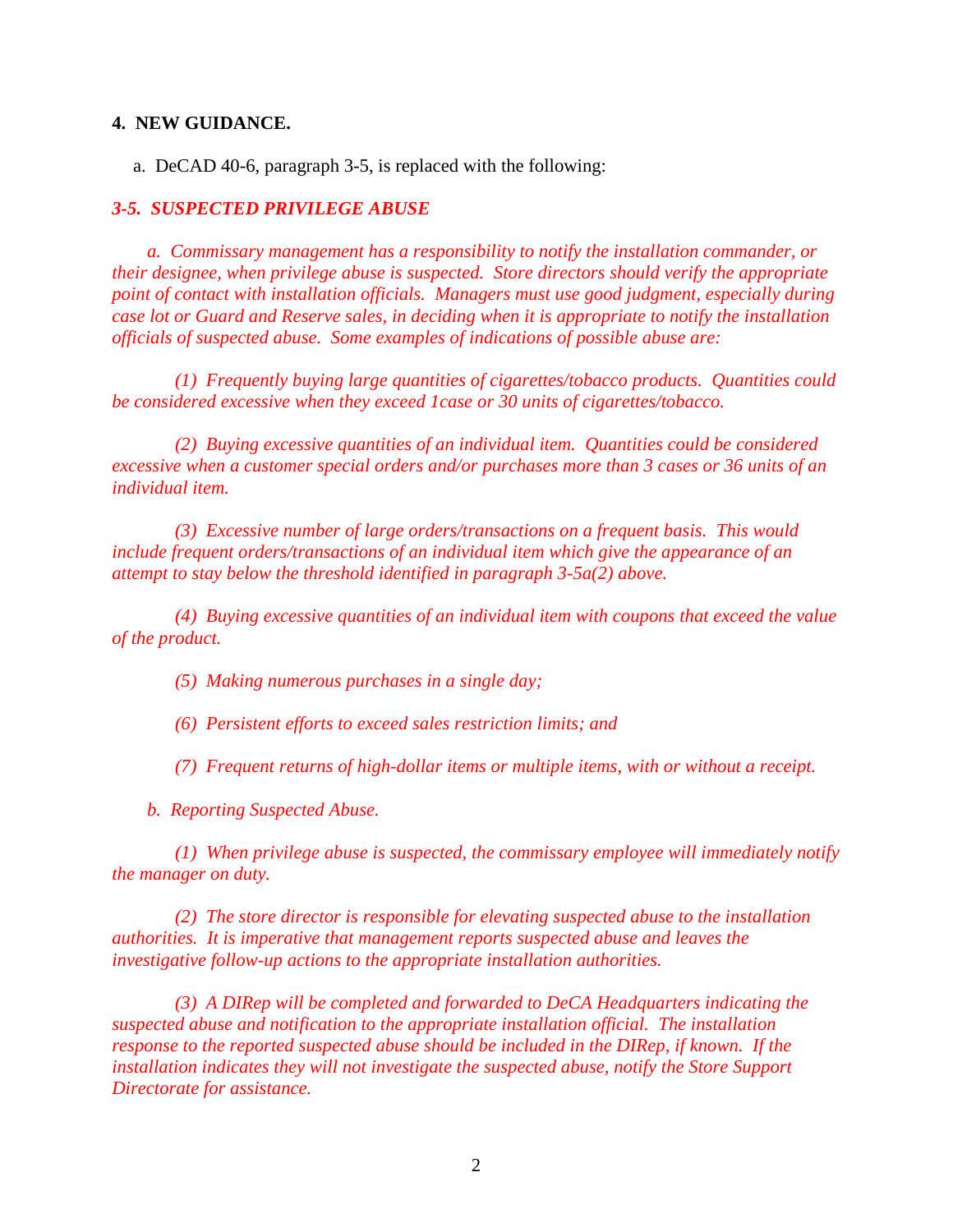*c. When a customer reports suspected abuse by another patron not currently in the commissary, the manager should refer the customer to the appropriate installation officials.* 

b. DeCAD 40-6, paragraph 4-12a, is replaced with the following:

*a. If, for any reason, a patron is not satisfied with merchandise paid for and removed from the commissary, the merchandise may be returned for a refund or exchanged for another of the same item.* 

c. DeCAD 40-6, paragraph 4-13b, is replaced with the following:

*b. Issue a separate cash till specifically for refund transactions, except for instances where refunds are not processed on the refund terminal but at a full service cash register. Each employee operating the refund terminal must have his/her own till and refund operator number. Tills and operator numbers cannot be shared. Stock tills with funds consistent with anticipated volume/amounts of refunds.*

d. DeCAD 40-6, paragraphs 4-13g is replaced with the following:

*g. When the customer provides the original purchase receipt for merchandise being returned:*

*(1) Merchandise purchased with cash, debit card, check, traveler's check, or money order will be refunded in cash.* 

*(2) Merchandise purchased with a credit card will be refunded as a credit card refund, per the guidance in paragraph i.* 

*(3) Merchandise purchased with a gift card:*

*(a) If the total amount of the refund is \$24.99 or less, the refund will be in cash.* 

*(b) If the total refund amount is \$25 or more, the refund to the customer will be given as a combination of gift cards and cash. Gift cards will be issued to the customer in \$25 increments, until the remaining balance of the refund is \$24.99 or less, which will be refunded in cash. For example, if the total amount of the refund is \$63.42, two \$25 gift cards (or one \$50 gift card) must be "sold" and activated for the customer within the refund transaction, and the remaining balance of \$13.42 will be refunded in cash.*

e. New paragraph 4-13h is added to DeCAD 40-6:

*h. If the original purchase receipt for merchandise being returned is not provided:*

*(1) If the total amount of the refund is \$24.99 or less, the refund will be in cash.*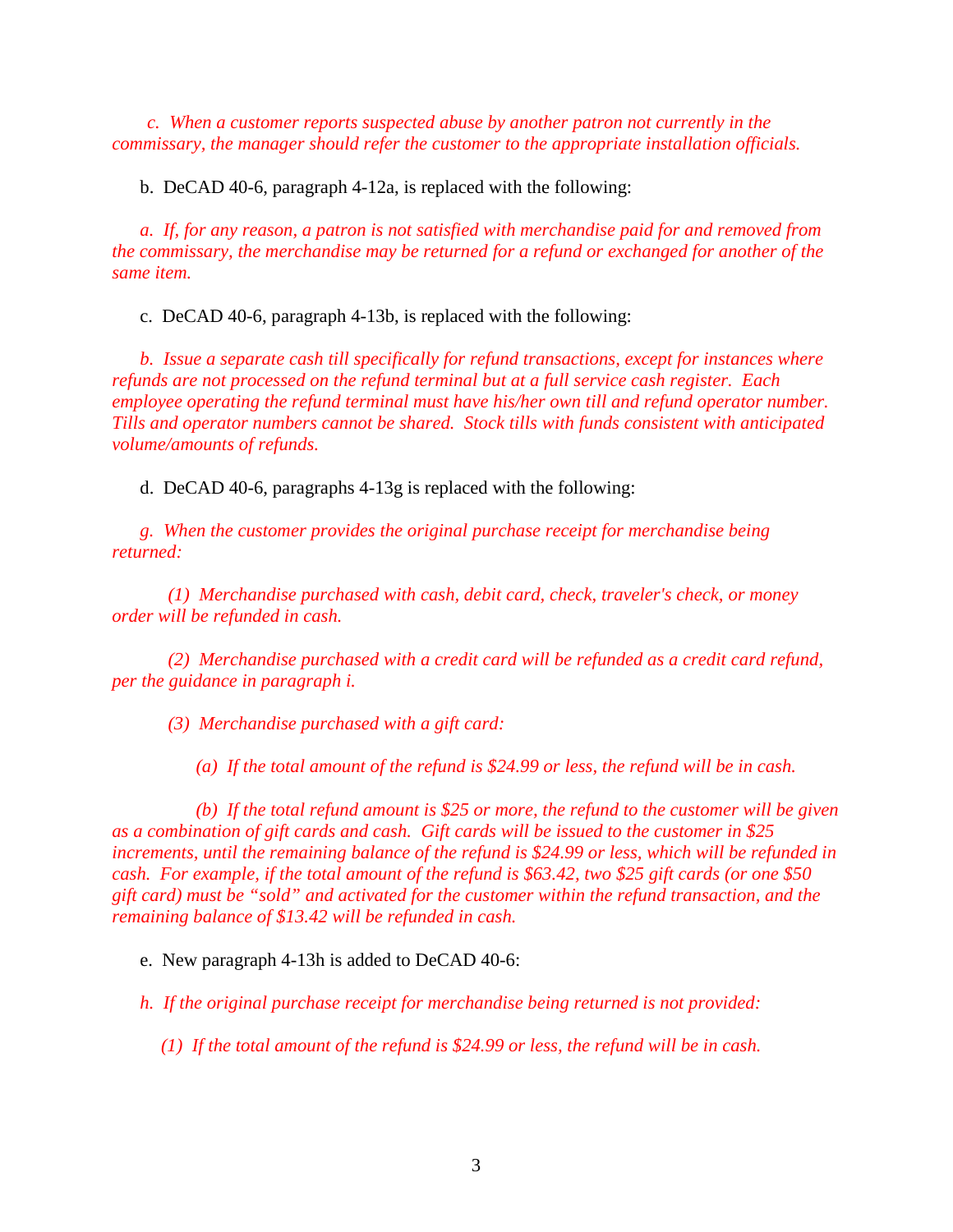*(2) If the total amount of the refund is \$25 or more, the refund to the customer will be given as a combination of gift cards and cash; gift cards must be issued to the customer in \$25 increments until the remaining amount of the refund due is \$24.99 or less, which will be refunded in cash. For example, if the total amount of the refund is \$37.28, a \$25 gift card must be "sold" and activated for the customer, within the refund transaction, and the remaining balance of \$12.28 will be refunded in cash.*

f. DeCAD 40-6, paragraph 4-13h, is renumbered to paragraph 4-13i.

g. DeCAD 40-6, paragraph 4-13i, is renumbered to paragraph 4-13j.

h. DeCAD 40-6, paragraph 7-4k, is replaced with the following:

*k. Commissaries may accept Internet coupons.* 

*(1) Internet coupons will not be accepted for free products; however, "Buy One, Get One Free" coupons are acceptable, if they meet all other coupon requirements.* 

*(2) Internet coupons must contain a typical barcode (UPC-A) and/or GS1 DataBar and be scanned. Coupons with only a GS1 DataBar are acceptable.*

*(a) If an Internet coupon does not scan, and contains a typical barcode (UPC-A), the first 11 digits under the barcode, starting with the number 5, will be manually input into the POS and the POS will validate the coupon with the item(s) is purchased.*

*(b) If an Internet coupon has only a GS-1 DataBar, and does not scan, the cashier will examine the coupon for authenticity and, if deemed valid, the coupon value may be manually input.* 

*(3) Internet coupons must be an original print in either black and white or color. Photocopies will not be accepted.*

*(4) Internet coupons may have, but are not required to have, a dot scan barcode or "PIN." If an Internet coupon has a dot scan barcode or "PIN," the dot scan barcode number or "PIN" must be unique for each coupon. Coupons with duplicate dot scan barcode numbers or duplicate "PINs" will not be accepted. (See Figure 7-1)*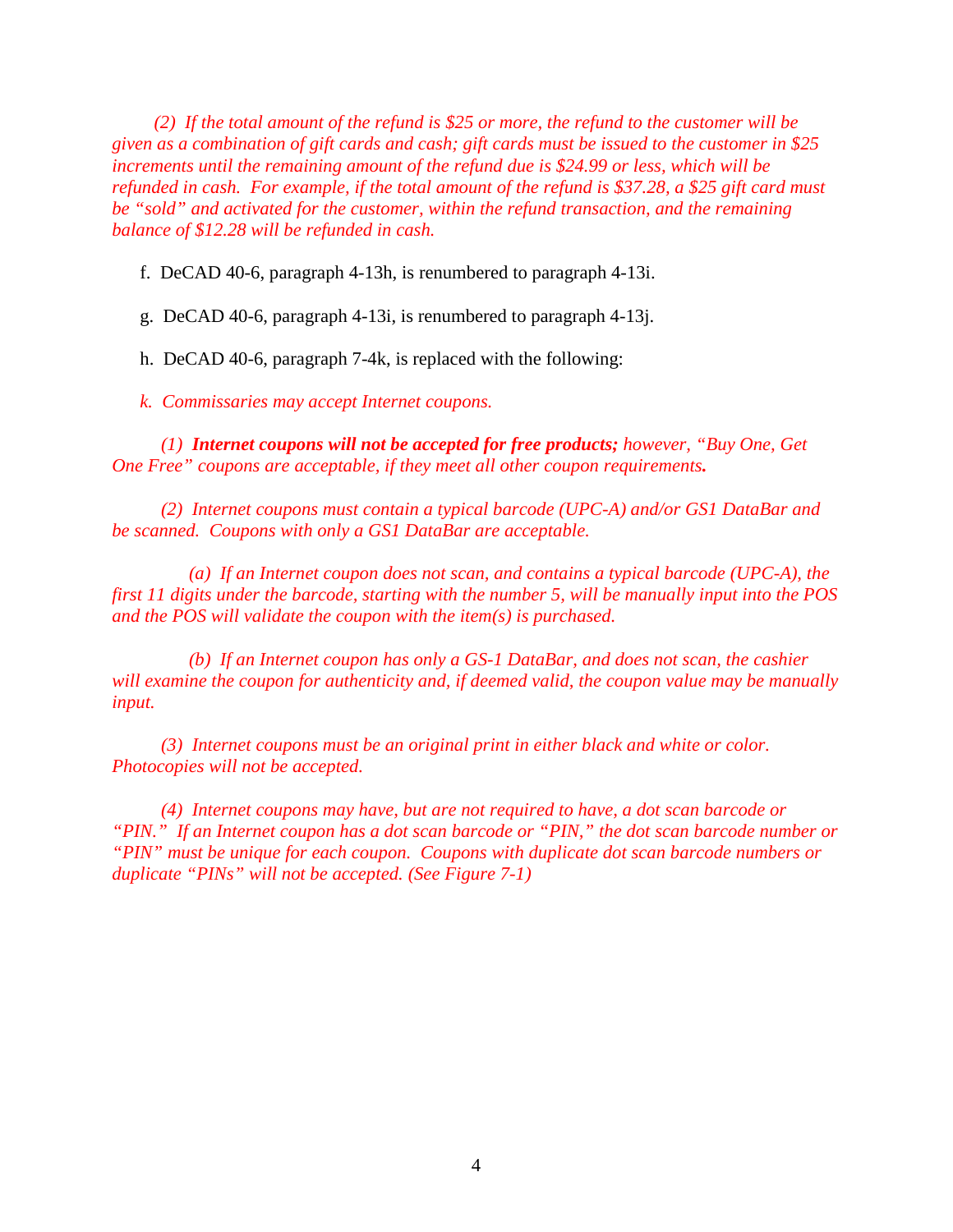

*Figure 7-1*

i. DeCAD 40-6, paragraph 7-4m, is replaced with the following:

*m. Accept only one coupon per item, or purchase requirement as stipulated on the coupon. Additional cents off coupons cannot be used in conjunction with a "buy this, get that free" or "buy item A and get \$X off item B" type coupons. "Military" or "commissary" coupons also cannot be used in conjunction with any other coupon. There is one exception to this policy:*

*(1) Commissaries may only accept multiple coupons on the purchase of a single item, when the manufacturer's request has been approved by the Chief, Promotions/Marketing Division. The customer service department should be provided a copy of the request.*

*(a) Multiple coupon situations are applicable only during a particular commissary promotion, and are typically short term, where the manufacturer or broker provides coupons directly to the commissary in support of the promotional event. The allocated number of coupons are either given directly to the customer by the company representative, when the customer is in the commissary and selects the appropriate item for purchase, or the company representative has made arrangements with the commissary to have the allotted coupons automatically deducted by the register, through coupon linking, when the item is purchased. If a customer comes to the commissary with a coupon for that item, the customer has the option of using either their coupon, and adhering to the one coupon per item or purchase requirement, or*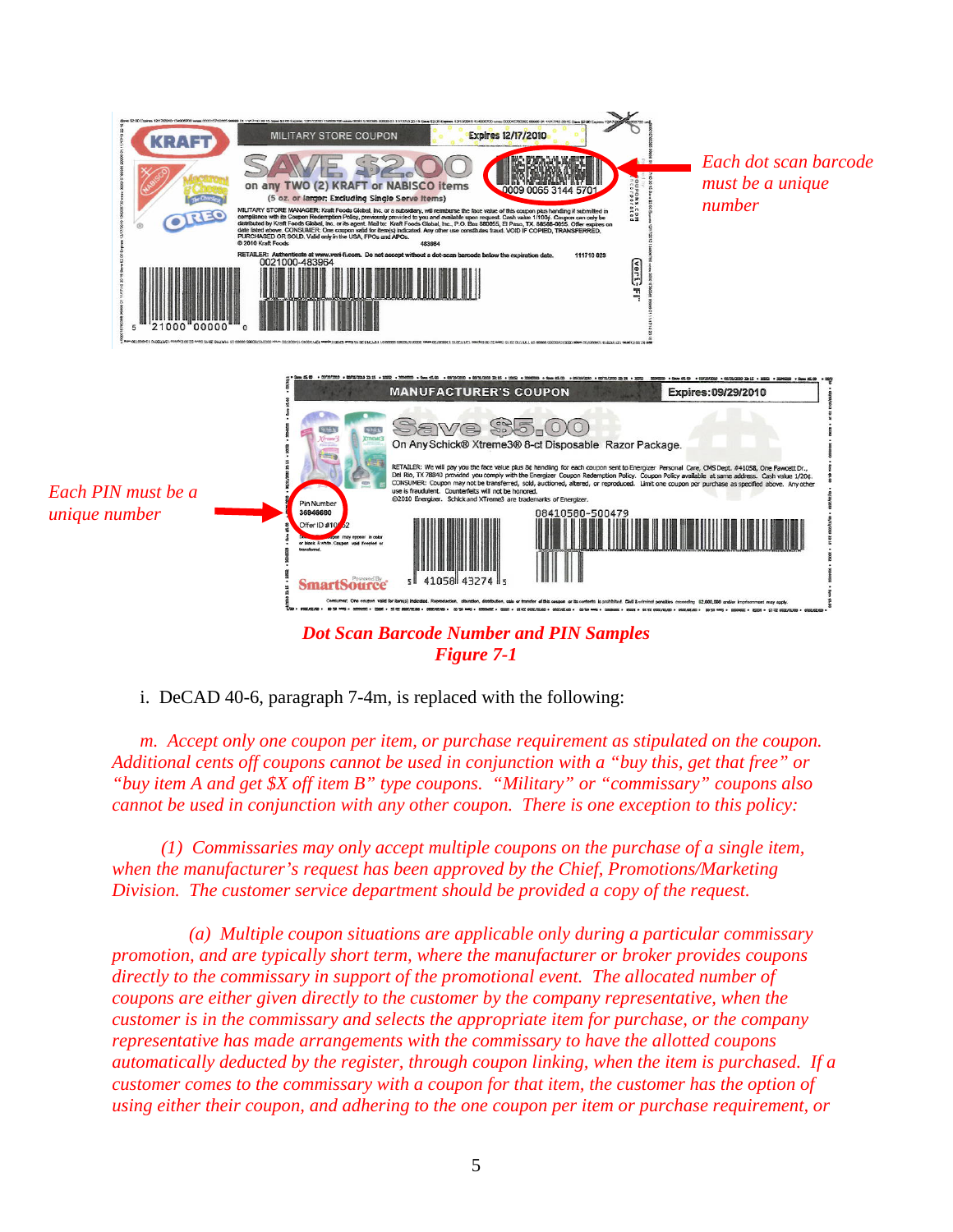*the multiple coupons being offered in the commissary for that item but not both. The customer cannot add their coupon to the multiple coupons being offered in the store, thereby increasing coupon savings not intended by the manufacturer. The total number and total value of coupons allowed cannot exceed the manufacturers or brokers offers for that item.*

*(2) Manufacturers who voluntarily wish to use multiple coupons in support of a promotion item or event must submit a request to, and be approved by, the Chief, Promotions/Marketing Division, 30 days in advance. The request must be on company letterhead and signed by the appropriate manufacturer representative who is authorized to approve deviations from normal coupon redemption policies. Letters from brokers, or other company representatives, will only be accepted when the manufacturer's representative, identified above, has provided MPSM with a signed letter, on company letterhead, listing individuals authorized to act on their behalf in this matter.* 

*(a) Manufacturers requests must identify the starting and ending period of the offer, item UPC, description, face value of the coupon, number of coupons allowed per item, a copy of the front and back of the coupons that will be provided, and the commissaries involved. Note: Coupons must be provided to the commissary prior to the effective date of the offer period. If coupons are to be linked, sufficient coupons must be provided to cover all sales during the offer period.* 

*(b) MPSM will approve or disapprove the request, by endorsement and signature, and provide a copy to the manufacturer, the affected stores, [couponredemption@deca.mil,](mailto:couponredemption@deca.mil) and maintain a copy on file.*

j. DeCAD 40-6, paragraph 7-4n, is replaced with the following:

*n. Valid coupons will generally be entered at the value stated on the coupon. If the face value of a valid coupon exceeds the cost of the product, the customer will be given the full face value of the coupon, unless prohibited by the manufacturer's terms and conditions printed on the coupon. In instances where the coupon prohibits the coupon value from exceeding the selling price of the item (frequently referred to as "overage"), stipulates "no cash back," or contains other restrictive verbiage, e.g., "No cash back if coupon value exceeds retail price," the coupon value will be entered into the POS only for the actual selling price of the item being purchased.* 

*(1) When a transaction with a coupon "overage" results in a negative balance, meaning money is due the customer:*

*(a) If the amount due the customer is \$24.99 or less, the customer will receive cash.*

*(b) If the amount due the customer is \$25 or more, a combination of a gift card(s) and cash will be given to the customer. Gift cards must be issued to the customer in \$25 increments until the remaining balance owed the customer is \$24.99 or less. For example, if the transaction results in \$100.87 owed to the customer due to coupon "overage," four \$25 gift cards (or two \$50 gift cards) must be sold and activated within the transaction for the customer, and the remaining \$0.87 will be given to the customer in cash.*